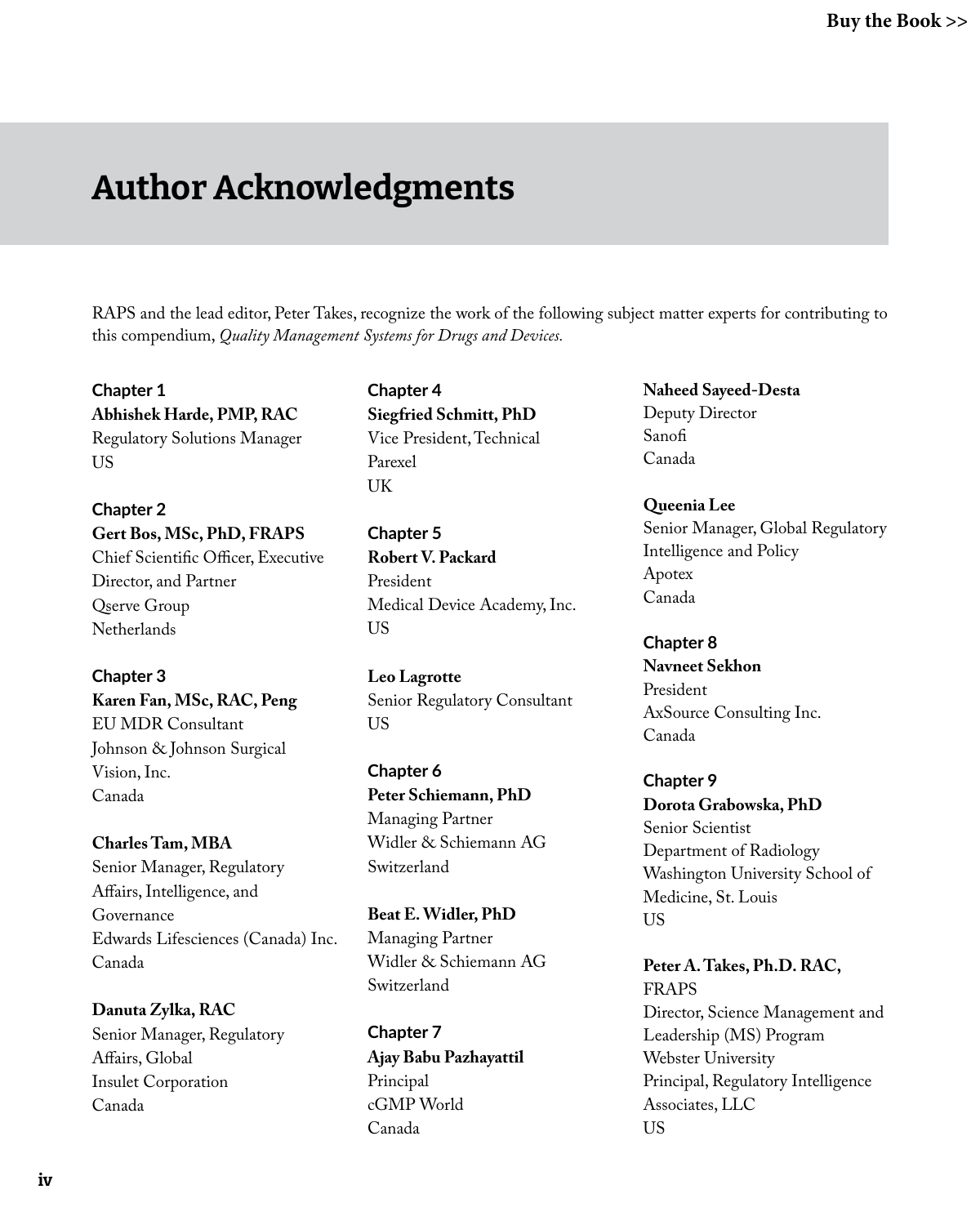**Chapter 10 Jan-Paul van Loon, MSc, PhD**  Senior QA/RA Engineer Demcon **Netherlands** 

#### **Gert Bos, MSc, PhD, FRAPS**

Chief Scientific Officer, Executive Director, and Partner Qserve Group Netherlands

# **Chapter 11**

# **Anu Gaur, PhD, MBA, MSRA, RAC** Faculty, Regulatory Affairs

Graduate Program College of Professional Studies (CPS) Northeastern University US

# **Chapter 12**

**Kurt M. Stahl**  Senior Toxicologist MacroGenics, Inc. US

**Jennifer G. Brown, PhD, RAC** Director of Toxicology MacroGenics, Inc. US

**Chapter 13 Andrea Armando, RAC** Corporate Director, Regulatory Affairs DiaSorin Italy

**Chapter 14 Joscelyn Bowersock, MSc** Therapeutics Implementation Lead L7 Informatics US

**Richard Vincins, CQP, MCQL, CBA, CQA, RAC** Vice President Global Regulatory Affairs Oriel STAT A MATRIX UK

**Chapter 15 Bocar Guisse, MSc** Manager, Regulatory Affairs, CMC Canada

**Fraidianie Sévigné** Director, Regulatory Affairs, CMC Canada

**Chapter 16 Debra Goetchius** Associate Director, Global Labeling Implementation Janssen Research and Development, LLC **US** 

**Chapter 17 Stephen Antonelli, PhD** Senior Director, Regulatory CMC Cogent Biosciences, Inc. US

**Michael Craig**  Principal Consultant Parexel International Ireland

**Chapter 18 Joanne S. Hawana, MS, JD** Member Mintz, Levin, Cohn, Ferris, Glovsky, and Popeo, PC US

**Bethany J. Hills, MPH, JD**  Partner and Co-Chair, FDA and Life Science Compliance Practice Morrison and Foerster LLP US

**Benjamin M. Zegarelli, MS, JD** Of Counsel Mintz, Levin, Cohn, Ferris, Glovsky, and Popeo, PC US

**Chapter 19 Anu Gaur, PhD, MBA, MSRA, RAC**

Faculty, Regulatory Affairs Graduate Program College of Professional Studies (CPS) Northeastern University **US** 

**Bettina Merz-Nideroest, MPharm** Hospital Pharmacist Central Pharmacy at DRK Kliniken Berlin Germany

**Andrea Zobel, PhD**

Senior Director, Personalized Supply Chain AmerisourceBergen World Courier Germany